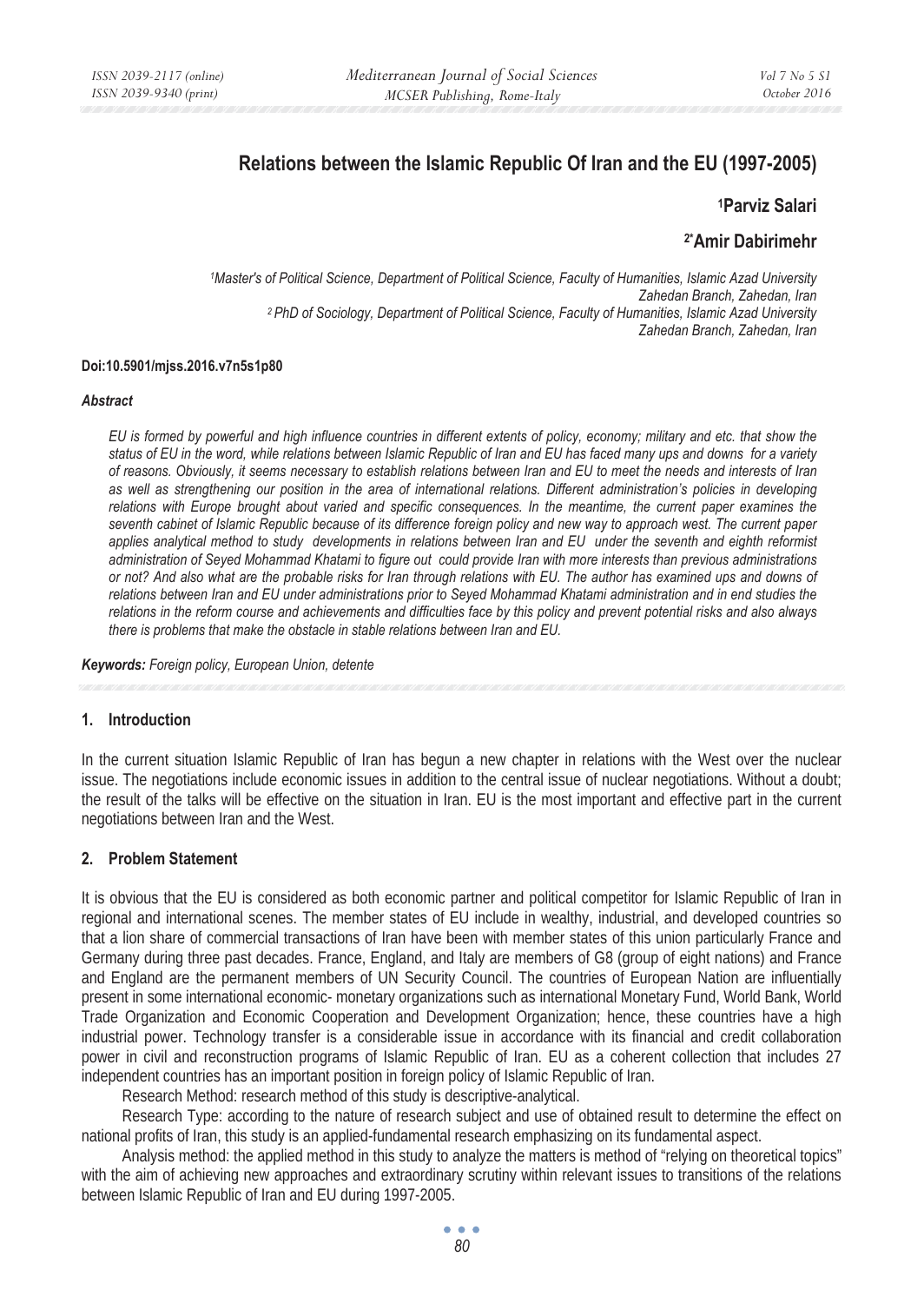It is required to study the background of the relations between this union and Iran in order to find the critical points of these relations and to analyze negotiations trend and their results. At first, the EU is briefly introduced and studied:

### **3. EU Situation**

The EU members have created it completely independent and authoritative (more than other international independent organizations). EU acts such a federation or confederation in some scopes; however, member states are legally (head of treaties). It means that union is not permitted to take power from countries adding it to its power without agreement of members through international treaties. Moreover, member states have passed up only a little from their national authority and independence in many scopes particularly important and key scopes such as foreign and defense affairs. Heads of European member states signed a treaty that enacts Constitution of Europe on October 29<sup>th</sup>, 2004 that was approved then by 13 member states, but in majority cases, the approval is based on parliamentary performance not public vote so that this process was undetermined and unstable on May 29<sup>th</sup>, 2005 when the voters of France rejected the Constitution with 55% vote against 45%. Netherlands rejected the Europe Constitution during a referendum with 61% vote three days later than France referendum about the Europe Constitution (Smith, 2005, 1113).

### **4. History and Emergence of European Union**

The Roman Empire centered in Mediterranean cannot be considered as an appropriate example for European Union. These two political institutes (Roman Empire and Europe Union) had not the same geographical position. Roman Empire consisted of some parts of Africa and Asia but it did not include a big part of Germany, Scandinavia, Scotland, and east of Europe. Roman Empire was forcibly expanded and controlled by a central State having few numbers of ideals and structures of Europe Union.

### **5. Strategy of Europe Union Formation**

Europe Union has geopolitically aspect in terms of history. A French Historian named Alexis de Tocqueville carried out some studies about Russia and America at the end of 19<sup>th</sup> century he wrote the famous LE AMERIQUE Book in which, Americans are called reapers because of extensive facilities of this country and Russians are called sword in hands because of the military power of Russia that was expanding its power using military power (Mojtahedzadeh, 2005, 12). He considers the world at 20th century with severe wars, Russia and The United States of America as world powers at the end of war so that the future world in 20th century will be divided between these competitors and these two powers will divide the world into two camps dominating on it, and it happened (Mojtahedzadeh, 2002, 206).General de Gaulle who were in prison of Nazis during World War II and read this book in prison impressed by it and as an smart person decided to start some measurements to prevent from this decision (Mojtahedzadeh, 2005, 12).

# **6. State Members of European Union**

EUincludes 28 countries that are called state members including Austria, England, Spain, Estonia, Slovakia, Slovenia, Italy, Switzerland, Ireland, Germany, Great Britain, Belgium, Bulgaria, Portugal, Denmark, Romania, the Czech Republic, Sweden, France, Finland, Cyprus, Atuya, Luxembourg, Poland, Lithuania , Malta, Hungary, Netherlands and Greece and three formal candidates for membership in union are Croatia, Macedonia and Turkey. Moreover, Albania, Bosnia and Herzegovina, Montenegro and Serbia are recognized as countries that are potential to be the member of union (Smith, 2004, 113).

# **7. Internal Policies of EU**

- Free trade of goods and services between member states
- Competition Act of EUthat controls anti-competition activities of firms through anti-trust law and integration control as well as controlling anti-competition activities if state members through state helps systems
- Schengen treaty has prepared the possibility of removal of supervisions on domestic borders and adjusting the supervision on foreign borders among country members. This treaty would remove England and Ireland that have had degradation but covers non-member countries (Island and Norway) in Europe Union. Swiss positively voted in 2005 to be involved in Schengen area.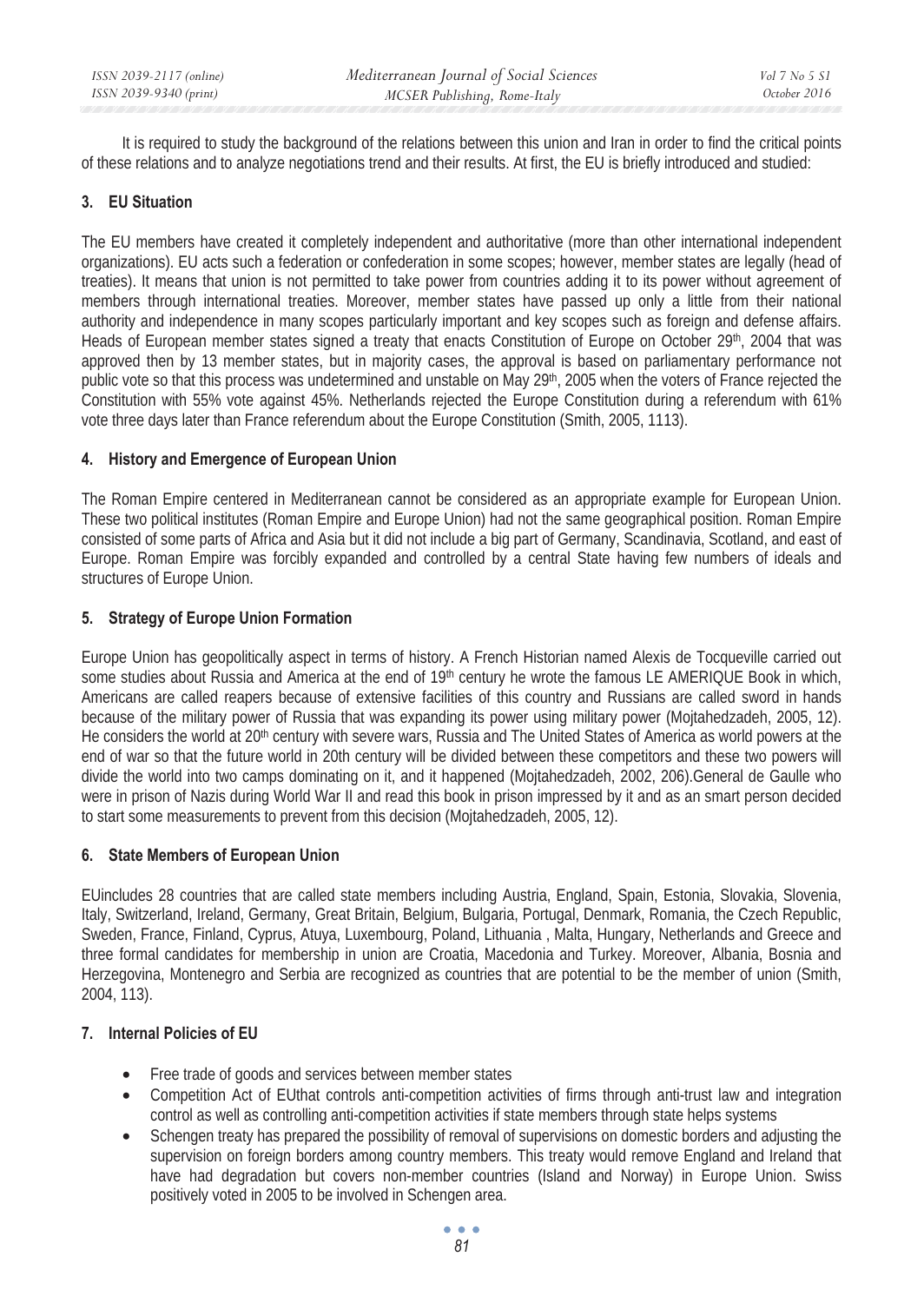• Freedom of citizens of state members to live or work with their spouses and children elsewhere in Europe Union provided that they could support themselves.

#### **8. Foreign Relations of the Islamic Republic of Iran**

First, EU member states do not take the same stand towards Iran and the type of relations between the EU and Iran and each follow a different quantity and quality of the relations with Iran. Some only pursue political objectives in relations with Iran and economic goals are the priority for others. Thus, economic and political talks with EU is a difficult path to follow and will depend on internal variables, regional and international changes. Thus, a clear vision cannot be imagined in this context.

EU International status as well as the strategic regional role and position of the Islamic Republic of Iran requires for the establishment of a mutual relationship between the two sides. EU is an important part of the West and its member states are in strategic alliance with the US in principles and goals despite some commercial competition and different political tactics. At the same time, Europe sometimes reluctantly accepted the supremacy of the US.

EU International status as well as the geo-strategic regional role and position of the Islamic Republic of Iran and energy resources of Iran indicate the necessity to maintain mutual relations between the two sides. Of course this volatile relationship is with staggering challenges of issues such as human rights, weapons of mass destruction, terrorism and some regional issues.

The speed and extent of fundamental changes in the international system involves the foreign policy of countries to constantly assess their status in international system to follow their interests and bring appropriate strategies, and solutions into action. The presence of EU in the international affairs is as the most important changes and the Islamic Republic of Iran as a regional player in the Middle East is affected by and affects on, as well. In fact, other players seek to gain their interests through influencing on the developing system.

### **9. Foreign Relations**

Foreign relations are to manage relations with other states, according to a government administration. The main objective of such organizations is to create, develop and manage foreign policy and thus define the relations from the perspective of national interests in the international environment.

# **10. Conclusion**

Given that the main question of this study is that what interests and objectives have been pursued by Khatami administration (1998 to 2005) to promote relations with EU? Accordingly, it is assumed that during Khatami administration the relations between Islamic Republic of Iran of EU gained more importance in a wake of the president detente policy and dialogue among civilizations. In the period before the reforms, foreign policy in relations with EU can be summarized as:

- 1- During Mir Hossein Mousavi administration, Iran was in conflict with EU over the Iran-Iraq war, because most European countries were the main supporter of the Iraq.
- 2- During Hashemi Rafsanjani administration, in the post-war years, the country needed to get loans from other countries to rebuild the ravages of war and compensate for damages, so the government policy was to somewhat improved relations with EU member states.
- 3- Mohammad Khatami administration policy which was based on detente and dialogue of civilizations could largely establish friendly relations with EU to be able to meet Iran's national interests. In reviewing the Islamic Republic of Iran relations with the EU during Mohammad Khatami administration, we can say that relations between the parties developed based on new concepts and dominant discourse. Khatami pursued the foreign policy of detente, confidence-building, improving and expanding political and economic relations with the rest of the world, including EU. the policy of détente and the raise of the dialogue of civilizations by Seyed Mohammad Khatami in 1988 was welcomed warmly by different countries, especially European countries which led to commute of Europeans to meet with leaders of Iran and vice versa, and resulted in conversion of critical discussions to constructive and inclusive dialogue and European criticism of The U.S because of calling Iran the "axis of evil". In general, relations between Iran and Europe improved and expanded in Khatami administration compared to the prior administrations. However, with the nuclear issue, the relations between Iran and EU were thoroughly impressed and weakened in 2003